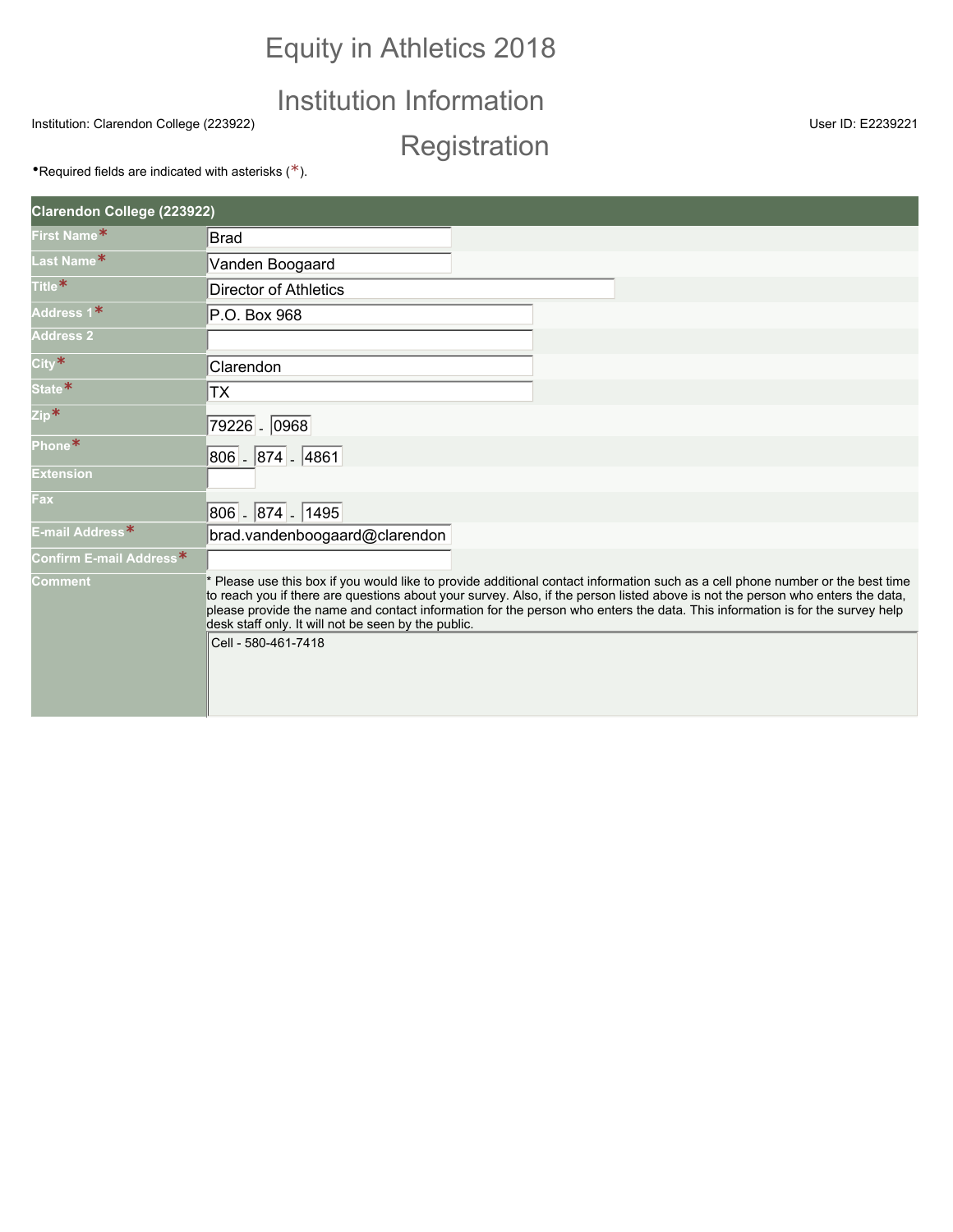## Identification

•**Please enter/review all applicable information. Required fields are indicated with asterisks (\*).**

| <b>General Information</b> |                           |
|----------------------------|---------------------------|
| <b>Institution Name</b>    | Clarendon College         |
| Address 1*                 | 1122 College Drive        |
| <b>Address 2</b>           |                           |
| City $*$                   | Clarendon                 |
| State <sup>*</sup>         | TX                        |
| ZIP Code *                 | 79226.                    |
| Telephone <sup>*</sup>     | 806 - 874 - 3571 Ext. 107 |

| <b>Athletic Department</b> |                       |  |
|----------------------------|-----------------------|--|
| Athletic Director Name*    | Brad Vanden Boogaard  |  |
| Address 1*                 | PO Box 968            |  |
| <b>Address 2</b>           | 1122 College Drive    |  |
| City*                      | Clarendon             |  |
| State <sup>*</sup>         | ТX                    |  |
| ZIP Code*                  | 79226.                |  |
| Telephone <sup>*</sup>     | 806 - 874 - 4861 Ext. |  |

#### **Chief Administrative Officer**

| <b>Chief Administrative Officer's</b><br>Name <sup>*</sup> | Dr. Robert Riza                  |
|------------------------------------------------------------|----------------------------------|
| Title <sup>*</sup>                                         | President                        |
| Telephone <sup>*</sup>                                     | 806 - 874 - 4808 Ext.            |
| Fax                                                        | 806 - 874 - 3201                 |
| E-mail Address <sup>*</sup>                                | robert.riza@clarendoncollege.edu |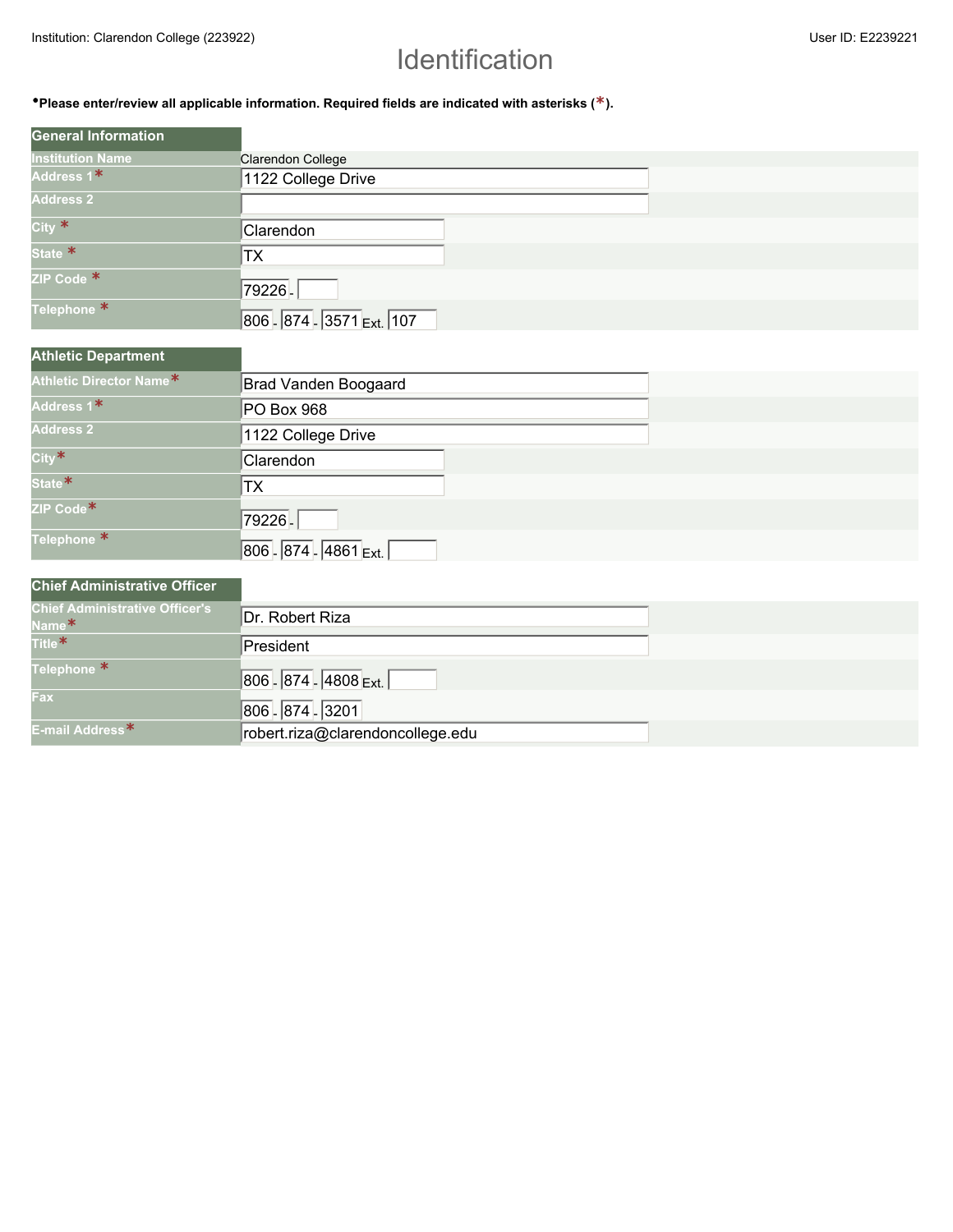**Designated Reporting Year\***

**Note: The reporting period must be 12 months. The dates for the reporting year should be consistent from year to year.**

#### **Begins: (MM/DD) /2017 Ends: (MM/DD) /2018** 09/01 08/31

**Number of full-time undergraduates by gender: The numbers below were reported on your institution's 2017-18 IPEDS Survey and should not be changed unless they were reported incorrectly to IPEDS. If the numbers are incorrect, please call the EADA Help Desk to correct them.**

|                                 | <b>Number</b> | Percent |
|---------------------------------|---------------|---------|
| Male full-time undergraduates   | 282           | 45 %    |
| Female full-time undergraduates | 342           | 55%     |
| Total full-time undergraduates  | 624           | 100 $%$ |

**Athletic Sanctioning Body for the designated reporting year (select one):\***

|                    | O                    | <b>NCAA Division I-FBS</b>               | Ω | <b>NAIA Division I</b>    |  |  |  |  |
|--------------------|----------------------|------------------------------------------|---|---------------------------|--|--|--|--|
|                    | О                    | <b>NCAA Division I-FCS</b>               | Ο | <b>NAIA Division II</b>   |  |  |  |  |
|                    | О                    | <b>NCAA Division I without football</b>  | Θ | <b>NJCAA Division I</b>   |  |  |  |  |
|                    | О                    | <b>NCAA Division II with football</b>    | О | <b>NJCAA Division II</b>  |  |  |  |  |
|                    | Ω                    | <b>NCAA Division II without football</b> | Ω | <b>NJCAA Division III</b> |  |  |  |  |
|                    | О                    | <b>NCAA Division III with football</b>   | Ο | <b>NCCAA Division I</b>   |  |  |  |  |
|                    | Ω                    | NCAA Division III without football       | Ω | <b>NCCAA Division II</b>  |  |  |  |  |
|                    | Ω                    | <b>CCCAA</b>                             | Ω | <b>NWAC</b>               |  |  |  |  |
|                    | О                    | Independent                              | Ο | <b>USCAA</b>              |  |  |  |  |
|                    | Ω                    | Other                                    |   |                           |  |  |  |  |
| Other Description: |                      |                                          |   |                           |  |  |  |  |
|                    | <b>Update Status</b> |                                          |   |                           |  |  |  |  |
|                    |                      | <b>Date Completed</b><br>10/1/2018       |   |                           |  |  |  |  |
|                    | <b>Update Status</b> | Updated                                  |   |                           |  |  |  |  |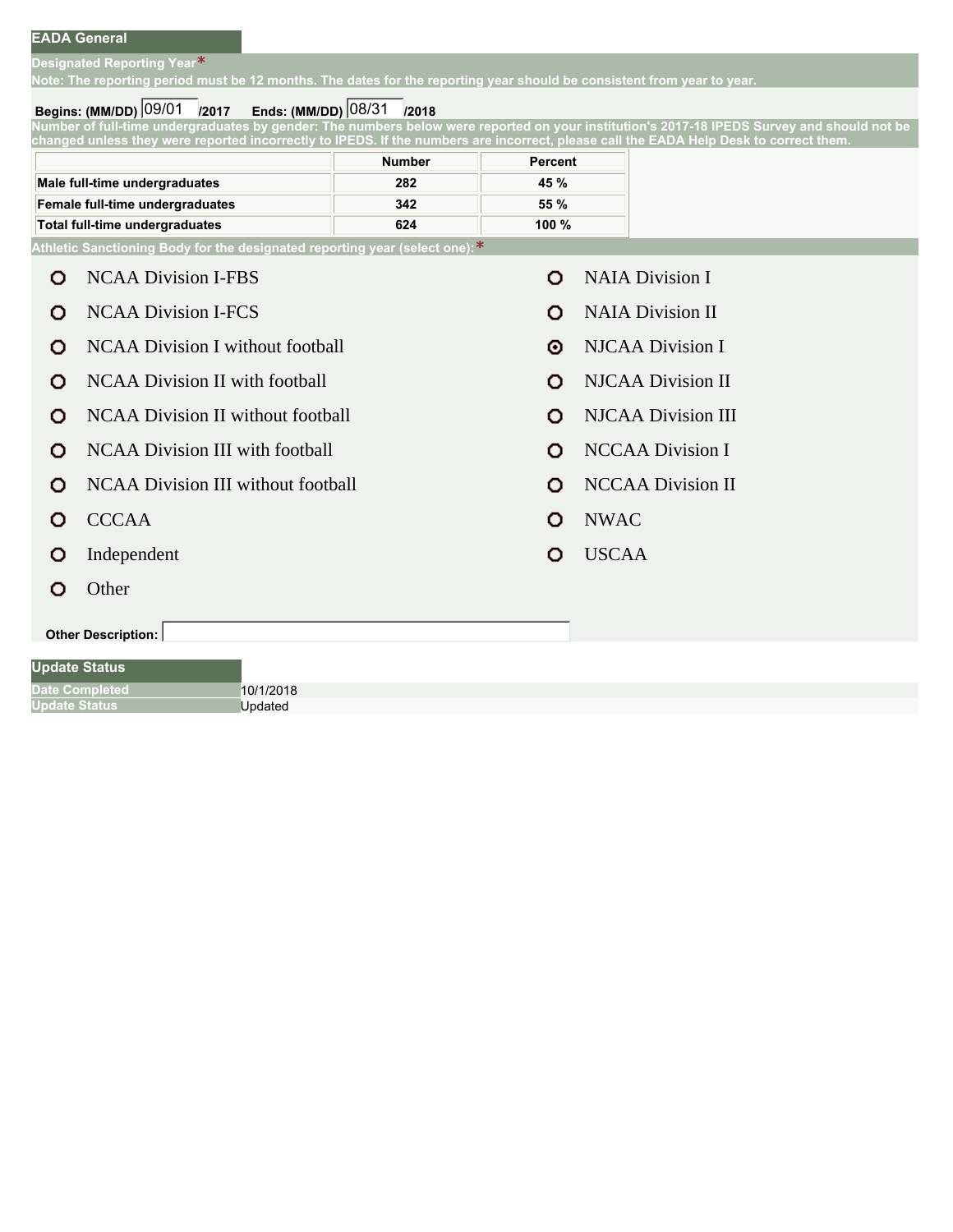## Equity in Athletics 2018

Institution: Clarendon College (223922) User ID: E2239221

### Screening Questions

| Please answer these questions carefully as your responses will determine which subsequent data entry screens are<br>appropriate for your institution. |                      |                                                                 |                 |  |  |  |  |  |  |
|-------------------------------------------------------------------------------------------------------------------------------------------------------|----------------------|-----------------------------------------------------------------|-----------------|--|--|--|--|--|--|
|                                                                                                                                                       |                      | 1. How will you report Operating (Game-day) Expenses?           |                 |  |  |  |  |  |  |
|                                                                                                                                                       |                      |                                                                 |                 |  |  |  |  |  |  |
|                                                                                                                                                       | <b>O</b> By Team     |                                                                 | Per Participant |  |  |  |  |  |  |
|                                                                                                                                                       |                      |                                                                 |                 |  |  |  |  |  |  |
|                                                                                                                                                       |                      | 2. Select the type of varsity sports teams at your institution. |                 |  |  |  |  |  |  |
|                                                                                                                                                       |                      |                                                                 |                 |  |  |  |  |  |  |
| ☑                                                                                                                                                     | Men's Teams          |                                                                 |                 |  |  |  |  |  |  |
| ☑                                                                                                                                                     | <b>Women's Teams</b> |                                                                 |                 |  |  |  |  |  |  |
|                                                                                                                                                       |                      | <b>Coed Teams</b>                                               |                 |  |  |  |  |  |  |
|                                                                                                                                                       |                      |                                                                 |                 |  |  |  |  |  |  |
|                                                                                                                                                       |                      | 3. Do any of your teams have assistant coaches?                 |                 |  |  |  |  |  |  |
|                                                                                                                                                       |                      |                                                                 |                 |  |  |  |  |  |  |
| ⊙                                                                                                                                                     | Yes                  |                                                                 |                 |  |  |  |  |  |  |
|                                                                                                                                                       | ☑                    | Men's Teams                                                     |                 |  |  |  |  |  |  |
|                                                                                                                                                       | ☑                    | <b>Women's Teams</b>                                            |                 |  |  |  |  |  |  |
|                                                                                                                                                       | □                    | <b>Coed Teams</b>                                               |                 |  |  |  |  |  |  |
| n                                                                                                                                                     | No                   |                                                                 |                 |  |  |  |  |  |  |
|                                                                                                                                                       |                      |                                                                 |                 |  |  |  |  |  |  |

- If you save the data on this screen, then return to the screen to make changes, note the following:
- 1) If you select an additional type of team remember to include associated data for that type of team on subsequent screens;
- 2) If you delete a type of team but have already entered associated data on other screens, all associated data for that type of team will be deleted from subsequent screens. However, because the survey system has to recalculate the totals, you must re-save every screen.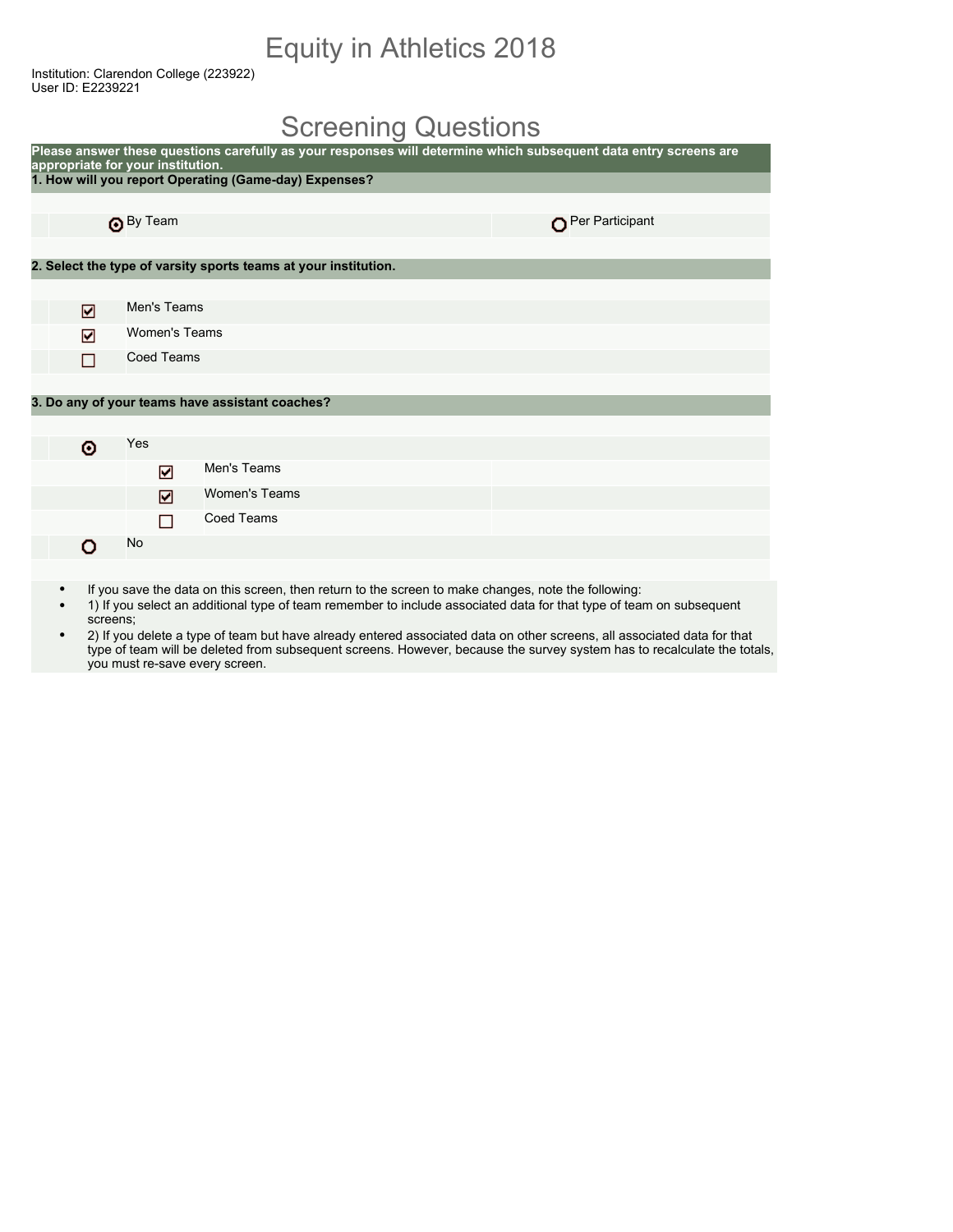## Sports Selection - Men's and Women's Teams

| Select the varsity sports teams at your institution.<br><b>Sport</b> | Men's | <b>Women'sSport</b>                                  | Men's | <b>Women's</b> |
|----------------------------------------------------------------------|-------|------------------------------------------------------|-------|----------------|
| Archery                                                              |       | Badminton                                            |       |                |
| <b>Baseball</b>                                                      | ☑     | <b>Basketball</b>                                    | ☑     | ☑              |
| <b>Beach Volleyball</b>                                              | П     | <b>Bowling</b><br>П                                  |       | П              |
| <b>Cross Country</b>                                                 | П     | Diving                                               | □     | П              |
| Equestrian                                                           | П     | Fencing                                              |       |                |
| <b>Field Hockey</b>                                                  |       | Football                                             | П     |                |
| Golf                                                                 | П     | Gymnastics                                           |       | П              |
| Ice Hockey                                                           | П     | Lacrosse                                             | П     | П              |
| Rifle                                                                | m.    | Rodeo                                                | ☑     | ☑              |
| Rowing                                                               | П     | Sailing                                              | П     | □              |
| Skiing                                                               | П     | Soccer                                               |       | П              |
| Softball                                                             |       | <b>Ø</b> Squash                                      | П     | П              |
| Swimming                                                             | ▛     | Swimming and Diving (combined)<br>П                  | □     | П              |
| Synchronized Swimming                                                |       | <b>Table Tennis</b>                                  | П     | П              |
| <b>Team Handball</b>                                                 | □     | Tennis                                               |       | П              |
| Track and Field (Indoor)                                             | П     | Track and Field (Outdoor)                            | П     | П              |
| Track and Field and Cross Country<br>(combined)                      | П     | Volleyball<br>П                                      |       | ☑              |
| <b>Water Polo</b>                                                    | П     | <b>Weight Lifting</b>                                | □     | П              |
| Wrestling                                                            | ▉     | Other Sports (Specify sports in<br>the caveat box.)* |       | П              |

#### CAVEAT

The caveat on this screen is for internal use and does not appear on the EADA Dissemination Website (public site). If you want information to appear on the public site, enter it on the Athletic Participation screen.

**\*** If you indicated in the caveat box that your other sports are Dancing and/or Cheerleading, please specify in the caveat box that these are competitive varsity teams (i.e., not pep squads).

- If you save the data on this screen, then return to the screen to make changes, note the following:
- 1) If you select an additional team remember to include associated data for that sport on subsequent screens;
- 2) If you delete a sport but have already entered associated data on other screens, all associated data for that sport will be deleted from subsequent screens. However, because the survey system has to recalculate the totals, you must resave every screen.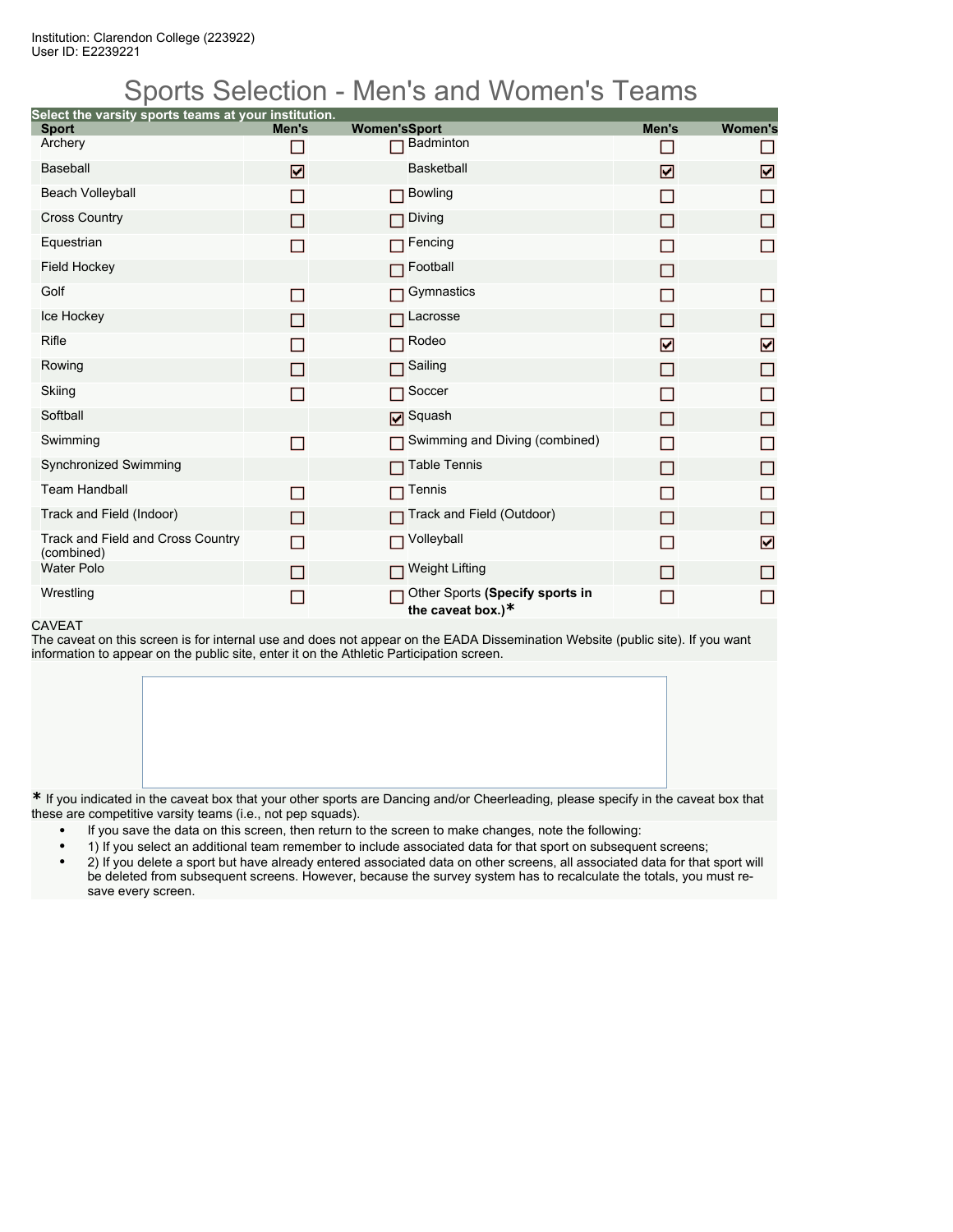### Athletics Participation - Men's and Women's Teams

**Enter the number of participants as of the day of the first scheduled contest.**

| <b>Varsity Teams</b>                                                                                        | <b>Men's Teams</b> | <b>Women's Teams</b> |
|-------------------------------------------------------------------------------------------------------------|--------------------|----------------------|
| Baseball                                                                                                    | 43                 |                      |
| <b>Basketball</b>                                                                                           | 23                 | 24                   |
| Rodeo                                                                                                       | 29                 | 8                    |
| Softball                                                                                                    |                    | 28                   |
| Volleyball                                                                                                  |                    | 17                   |
| Total Participants Men's and Women's Teams                                                                  | 95                 | 77                   |
| Unduplicated Count of Participants<br>(This is a head count. If an individual participates on more than one | 95                 | 77                   |

team, count that individual only once on this line.)

#### CAVEAT

(For each men's or women's team that includes opposite sex participants, specify the number of male and the number of female students on that team in this caveat box. This does not apply for coed teams. Additionally, provide any other clarifying information here.)

If you save the data on this screen, then return to the screen to make changes, please note you must re-save every screen because the survey system has to recalculate the totals.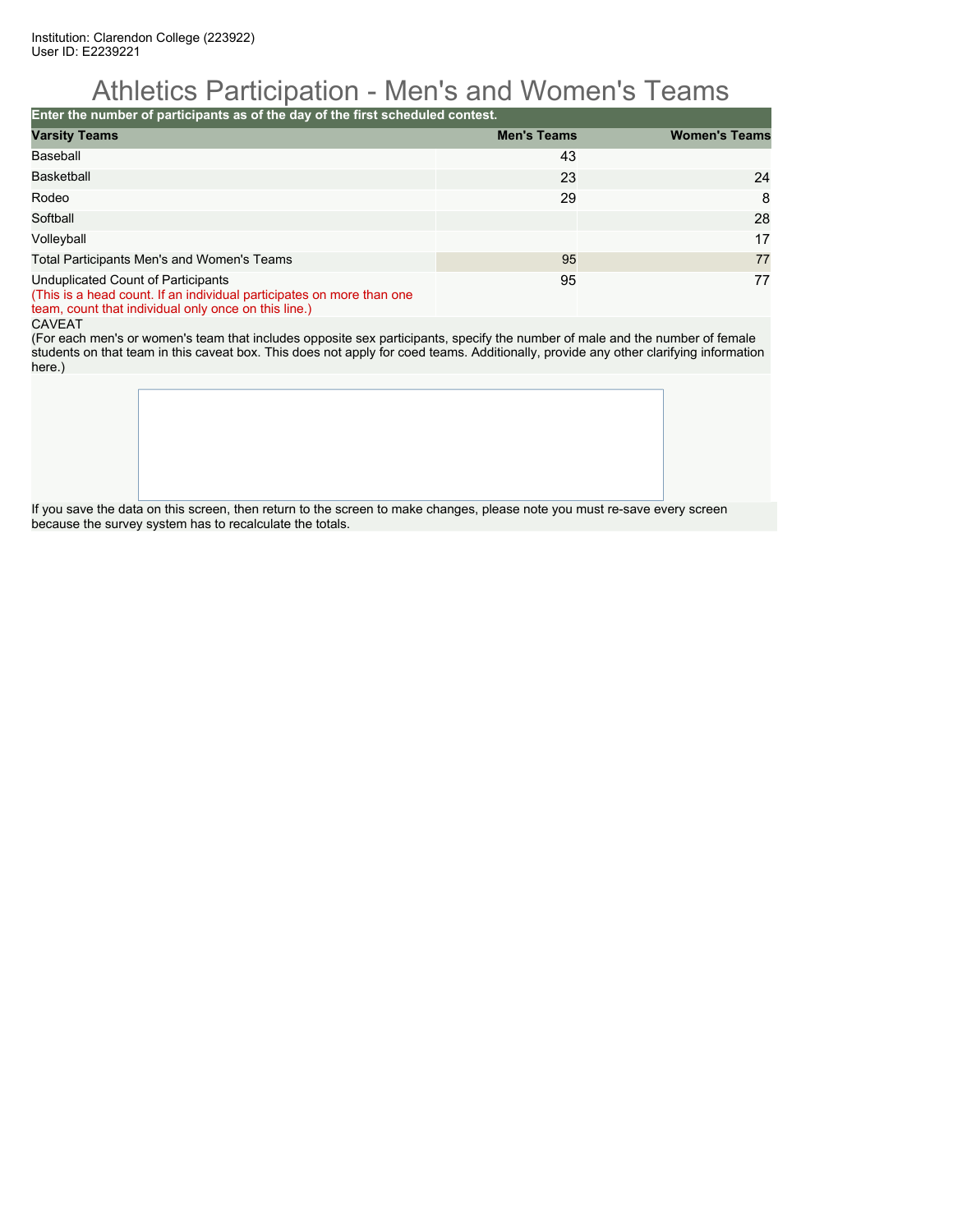## Head Coaches - Men's Teams

**For each men's team, indicate whether the head coach is male or female, was assigned to the team on a full-time or parttime basis, and whether the coach was employed by the institution on a full-time basis or on a part-time or volunteer basis, by entering a 1 in the appropriate field. The Swimming and Diving (combined) fields allow up to 2 head coaches. The Track and Field and Cross Country (combined) fields allow up to 3.**

|                                | <b>Male Head Coaches</b><br><b>Female Head Coaches</b> |                                                                           |                                      |                                       |                                       |                                                                                       |                                      |                                                      |                          |
|--------------------------------|--------------------------------------------------------|---------------------------------------------------------------------------|--------------------------------------|---------------------------------------|---------------------------------------|---------------------------------------------------------------------------------------|--------------------------------------|------------------------------------------------------|--------------------------|
| Varsity<br>Teams               | a<br>Full-Time<br><b>Basis</b>                         | Assigned Assigned to<br>to Team on Team on a<br>Part-Time<br><b>Basis</b> | Full-Time<br>Institution<br>Employee | Part-Time<br>Employee or<br>Volunteer | a<br><b>Full-Time</b><br><b>Basis</b> | Assigned Assigned to<br>Institution to Team on Team on a<br>Part-Time<br><b>Basis</b> | Full-Time<br>Institution<br>Employee | Part-Time<br>Institution<br>Employee or<br>Volunteer | Total<br>Head<br>Coaches |
| Baseball                       |                                                        |                                                                           |                                      |                                       |                                       |                                                                                       |                                      |                                                      |                          |
| Basketball                     |                                                        |                                                                           | 1                                    |                                       |                                       |                                                                                       |                                      |                                                      |                          |
| Rodeo                          |                                                        |                                                                           | 1                                    |                                       |                                       |                                                                                       |                                      |                                                      |                          |
| Coaching<br>Position<br>Totals | $\Omega$                                               | 3                                                                         | 3                                    | $\Omega$                              | $\mathbf 0$                           | $\mathbf 0$                                                                           | $\Omega$                             | 0                                                    | 3                        |
| <b>CAVEAT</b>                  |                                                        |                                                                           |                                      |                                       |                                       |                                                                                       |                                      |                                                      |                          |
|                                |                                                        |                                                                           |                                      |                                       |                                       |                                                                                       |                                      |                                                      |                          |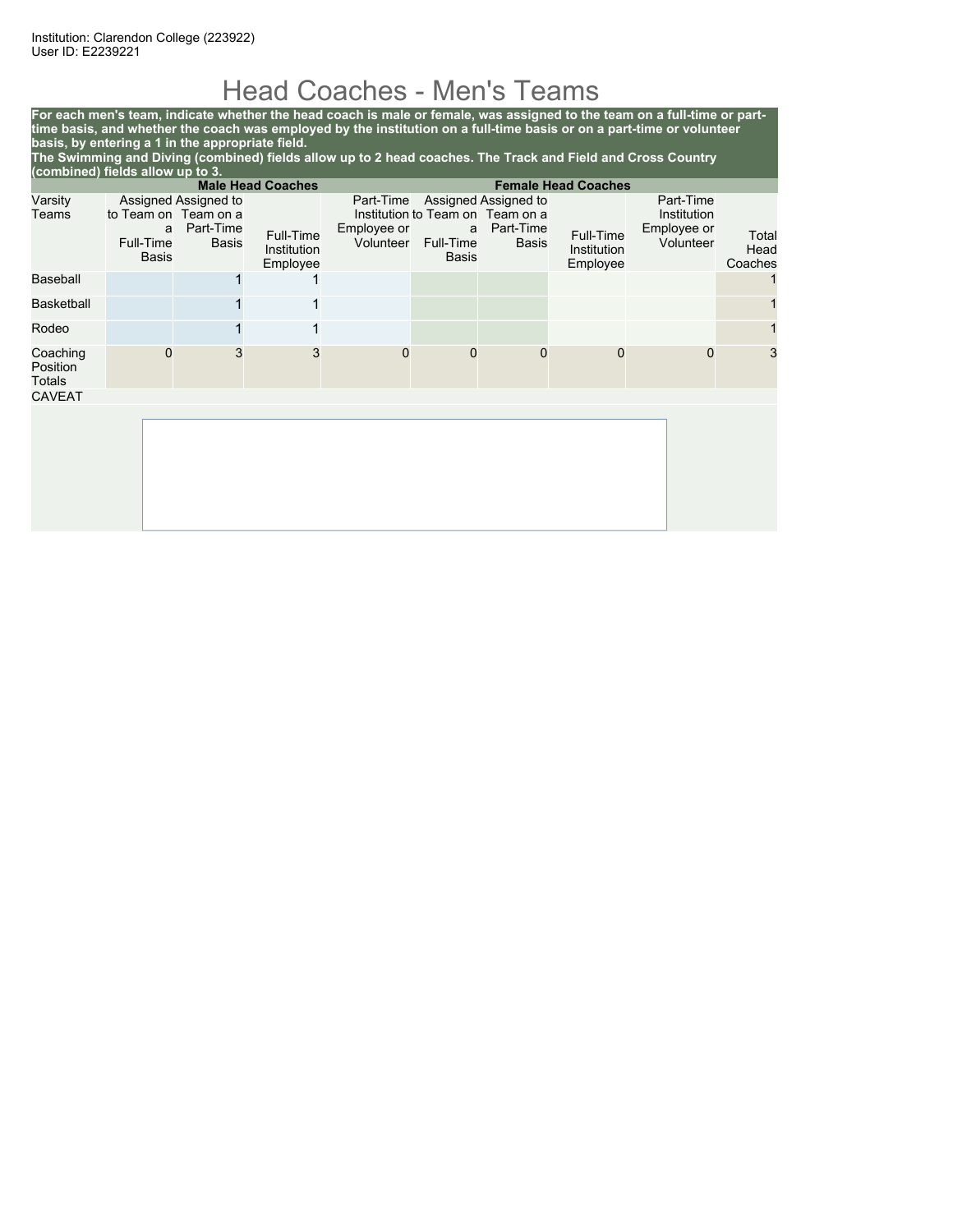## Head Coaches - Women's Teams

**For each women's team, indicate whether the head coach is male or female, was assigned to the team on a full-time or part-time basis, and whether the coach was employed by the institution on a full-time basis or on a part-time or volunteer basis, by entering a 1 in the appropriate field.**

**The Swimming and Diving (combined) fields allow up to 2 head coaches. The Track and Field and Cross Country (combined) fields allow up to 3.**

|                                       |                                |                                                                           | <b>Male Head Coaches</b>             |                                       |                                |                                                                                |                                      | <b>Female Head Coaches</b>                           |                          |  |
|---------------------------------------|--------------------------------|---------------------------------------------------------------------------|--------------------------------------|---------------------------------------|--------------------------------|--------------------------------------------------------------------------------|--------------------------------------|------------------------------------------------------|--------------------------|--|
| Varsity<br>Teams                      | a<br>Full-Time<br><b>Basis</b> | Assigned Assigned to<br>to Team on Team on a<br>Part-Time<br><b>Basis</b> | Full-Time<br>Institution<br>Employee | Part-Time<br>Employee or<br>Volunteer | a<br>Full-Time<br><b>Basis</b> | Assigned Assigned to<br>Institution to Team on Team on a<br>Part-Time<br>Basis | Full-Time<br>Institution<br>Employee | Part-Time<br>Institution<br>Employee or<br>Volunteer | Total<br>Head<br>Coaches |  |
| <b>Basketball</b>                     |                                |                                                                           |                                      |                                       |                                |                                                                                |                                      |                                                      |                          |  |
| Rodeo                                 |                                |                                                                           | 1                                    |                                       |                                |                                                                                |                                      |                                                      |                          |  |
| Softball                              |                                |                                                                           |                                      |                                       |                                |                                                                                | 1                                    |                                                      |                          |  |
| Volleyball                            |                                |                                                                           | 1                                    |                                       |                                |                                                                                |                                      |                                                      |                          |  |
| Coaching<br>Position<br><b>Totals</b> | 0                              | 3                                                                         | 3                                    | $\mathbf 0$                           | $\mathbf 0$                    |                                                                                |                                      | 0                                                    | 4                        |  |
| <b>CAVEAT</b>                         |                                |                                                                           |                                      |                                       |                                |                                                                                |                                      |                                                      |                          |  |
|                                       |                                |                                                                           |                                      |                                       |                                |                                                                                |                                      |                                                      |                          |  |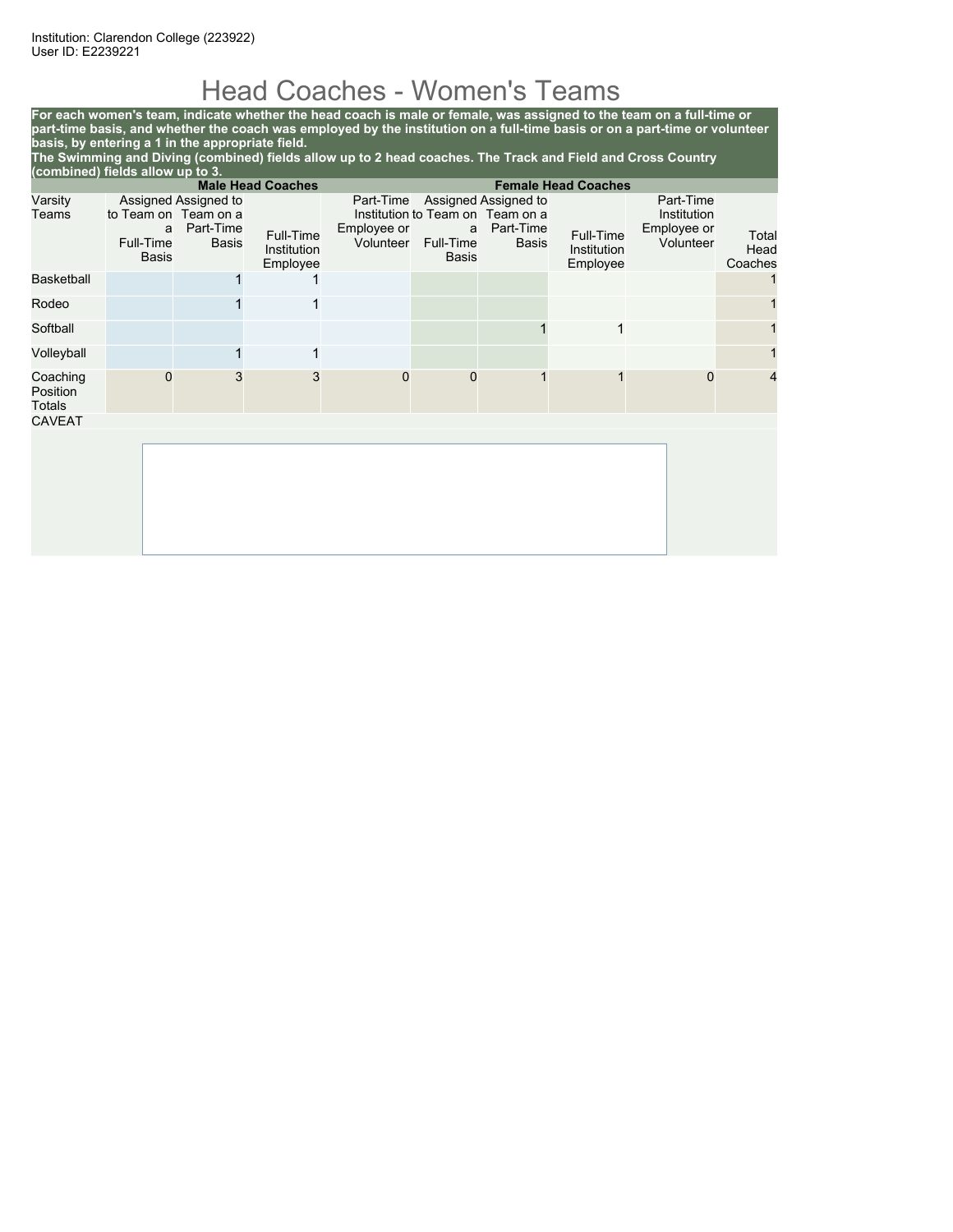# Head Coaches' Salaries - Men's and Women's Teams

| Enter only salaries and bonuses that your institution pays head coaches as compensation for coaching. Do not include<br>benefits on this screen.<br>Do not include volunteer coaches in calculating the average salary and the Full-Time Equivalent (FTE) Total. |                    |                      |
|------------------------------------------------------------------------------------------------------------------------------------------------------------------------------------------------------------------------------------------------------------------|--------------------|----------------------|
| For help calculating the FTE total click on the Instructions link on this screen.                                                                                                                                                                                | <b>Men's Teams</b> | <b>Women's Teams</b> |
| Average Annual Institutional Salary per Head Coaching Position (for coaching<br>duties only)                                                                                                                                                                     | 4,640              | 4.020                |
| Number of Head Coaching Positions Used to Calculate the Average                                                                                                                                                                                                  | 3                  | $\overline{4}$       |
| Number of Volunteer Head Coaching Positions (Do not include these coaches<br>in your salary or FTE calculations.)                                                                                                                                                |                    |                      |
| Average Annual Institutional Salary per Full-time equivalent (FTE)                                                                                                                                                                                               | 43,500             | 41,231               |
| Sum of Full-Time Equivalent (FTE) Positions Used to Calculate the Average                                                                                                                                                                                        | 0.32               | 0.39                 |
| CAVEAT                                                                                                                                                                                                                                                           |                    |                      |
|                                                                                                                                                                                                                                                                  |                    |                      |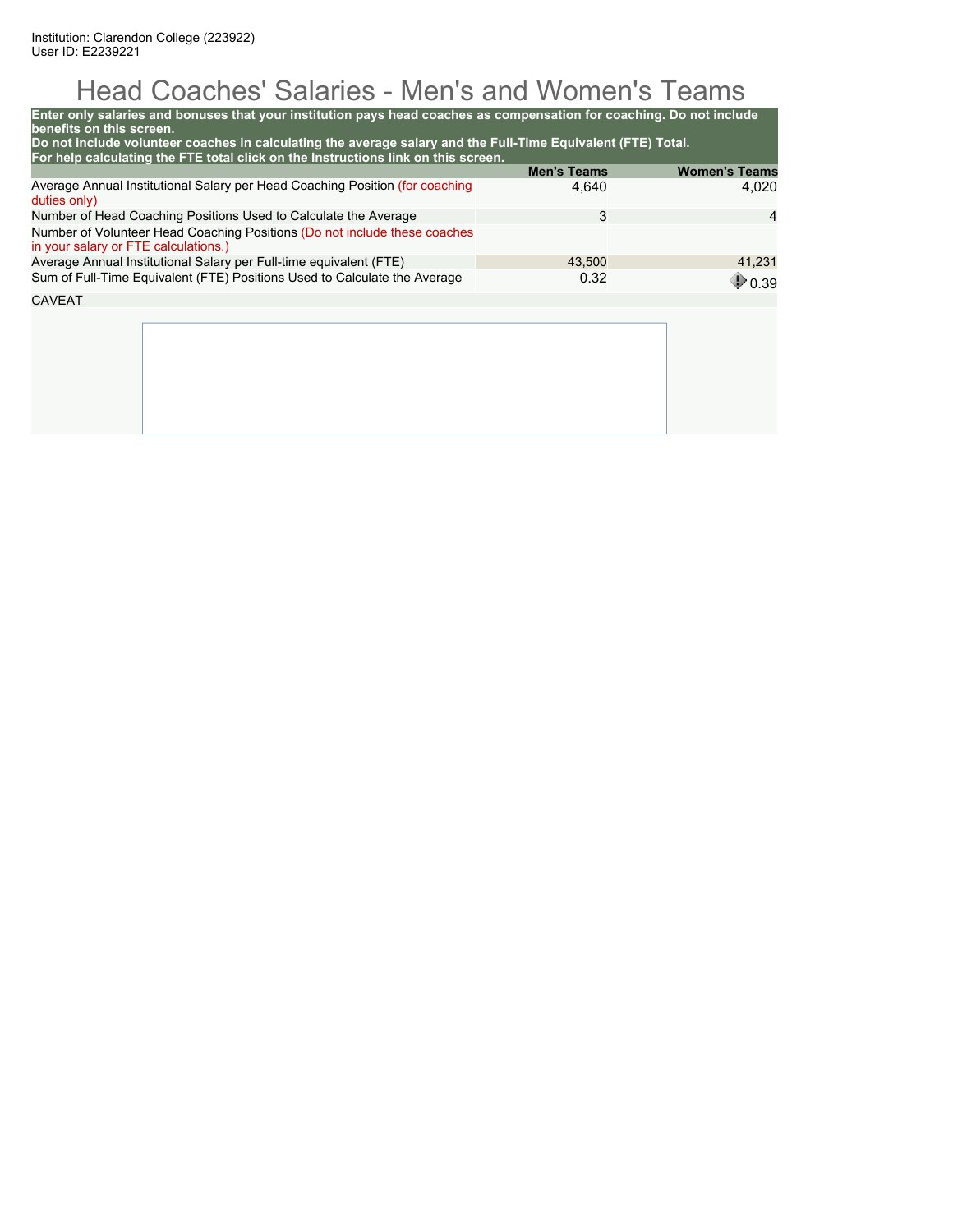# Assistant Coaches - Men's Teams

|                                                                  |                                                        |                                                   |                                      |                                       |                                       |                                                                                |                                      | For each men's team, indicate whether the assistant coach is male or female, was assigned to the team on a full-time or<br>part-time basis, and whether the coach was employed by the institution on a full-time basis or on a part-time or volunteer |                               |
|------------------------------------------------------------------|--------------------------------------------------------|---------------------------------------------------|--------------------------------------|---------------------------------------|---------------------------------------|--------------------------------------------------------------------------------|--------------------------------------|-------------------------------------------------------------------------------------------------------------------------------------------------------------------------------------------------------------------------------------------------------|-------------------------------|
| basis, by entering a 1 in the appropriate field.                 |                                                        |                                                   |                                      |                                       |                                       |                                                                                |                                      |                                                                                                                                                                                                                                                       |                               |
| <b>Male Assistant Coaches</b><br><b>Female Assistant Coaches</b> |                                                        |                                                   |                                      |                                       |                                       |                                                                                |                                      |                                                                                                                                                                                                                                                       |                               |
| Varsity<br>Teams                                                 | to Team on Team on a<br>a<br>Full-Time<br><b>Basis</b> | Assigned Assigned to<br>Part-Time<br><b>Basis</b> | Full-Time<br>Institution<br>Employee | Part-Time<br>Employee or<br>Volunteer | a<br><b>Full-Time</b><br><b>Basis</b> | Assigned Assigned to<br>Institution to Team on Team on a<br>Part-Time<br>Basis | Full-Time<br>Institution<br>Employee | Part-Time<br>Institution<br>Employee or<br>Volunteer                                                                                                                                                                                                  | Total<br>Assistant<br>Coaches |
| Baseball                                                         |                                                        |                                                   |                                      |                                       |                                       |                                                                                |                                      |                                                                                                                                                                                                                                                       |                               |
| Basketball                                                       |                                                        |                                                   |                                      |                                       |                                       |                                                                                |                                      |                                                                                                                                                                                                                                                       |                               |
| Rodeo                                                            |                                                        |                                                   | 1                                    |                                       |                                       |                                                                                |                                      |                                                                                                                                                                                                                                                       |                               |
| Coaching<br>Position<br>Totals                                   | O                                                      |                                                   | 3                                    | $\Omega$                              | 0                                     | $\Omega$                                                                       | $\Omega$                             | $\Omega$                                                                                                                                                                                                                                              |                               |
| <b>CAVEAT</b>                                                    |                                                        |                                                   |                                      |                                       |                                       |                                                                                |                                      |                                                                                                                                                                                                                                                       |                               |
|                                                                  |                                                        |                                                   |                                      |                                       |                                       |                                                                                |                                      |                                                                                                                                                                                                                                                       |                               |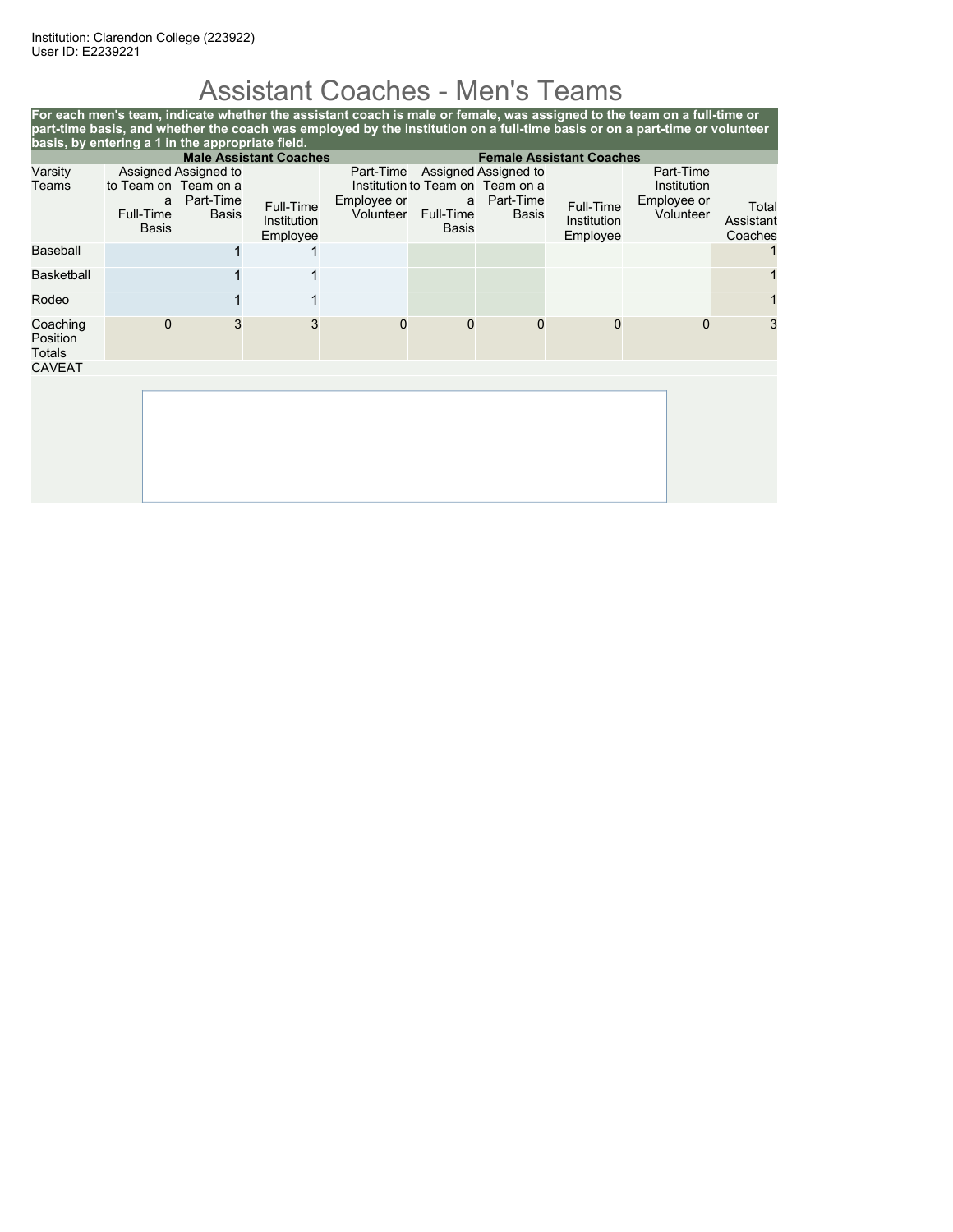## Assistant Coaches - Women's Teams

| basis, by entering a 1 in the appropriate field.                 |                                                        |                                            |                                      |                                       |                                |                                                                                       |                                      | For each women's team, indicate whether the assistant coach is male or female, was assigned to the team on a full-time or<br>part-time basis, and whether the coach was employed by the institution on a full-time basis or on a part-time or volunteer |                               |
|------------------------------------------------------------------|--------------------------------------------------------|--------------------------------------------|--------------------------------------|---------------------------------------|--------------------------------|---------------------------------------------------------------------------------------|--------------------------------------|---------------------------------------------------------------------------------------------------------------------------------------------------------------------------------------------------------------------------------------------------------|-------------------------------|
| <b>Male Assistant Coaches</b><br><b>Female Assistant Coaches</b> |                                                        |                                            |                                      |                                       |                                |                                                                                       |                                      |                                                                                                                                                                                                                                                         |                               |
| Varsity<br>Teams                                                 | to Team on Team on a<br>a<br>Full-Time<br><b>Basis</b> | Assigned Assigned to<br>Part-Time<br>Basis | Full-Time<br>Institution<br>Employee | Part-Time<br>Employee or<br>Volunteer | a<br>Full-Time<br><b>Basis</b> | Assigned Assigned to<br>Institution to Team on Team on a<br>Part-Time<br><b>Basis</b> | Full-Time<br>Institution<br>Employee | Part-Time<br>Institution<br>Employee or<br>Volunteer                                                                                                                                                                                                    | Total<br>Assistant<br>Coaches |
| <b>Basketball</b>                                                |                                                        |                                            |                                      |                                       |                                |                                                                                       |                                      |                                                                                                                                                                                                                                                         |                               |
| Rodeo                                                            |                                                        |                                            | 1                                    |                                       |                                |                                                                                       |                                      |                                                                                                                                                                                                                                                         |                               |
| Softball                                                         |                                                        |                                            |                                      |                                       |                                |                                                                                       | 1                                    |                                                                                                                                                                                                                                                         | 2                             |
| Volleyball                                                       |                                                        |                                            | 1                                    |                                       |                                |                                                                                       |                                      |                                                                                                                                                                                                                                                         |                               |
| Coaching<br>Position<br><b>Totals</b>                            | 0                                                      | $\mathfrak{p}$                             | $\overline{2}$                       | $\Omega$                              | 0                              | 3                                                                                     | $\mathcal{P}$                        |                                                                                                                                                                                                                                                         | 5                             |
| <b>CAVEAT</b>                                                    |                                                        |                                            |                                      |                                       |                                |                                                                                       |                                      |                                                                                                                                                                                                                                                         |                               |
|                                                                  |                                                        |                                            |                                      |                                       |                                |                                                                                       |                                      |                                                                                                                                                                                                                                                         |                               |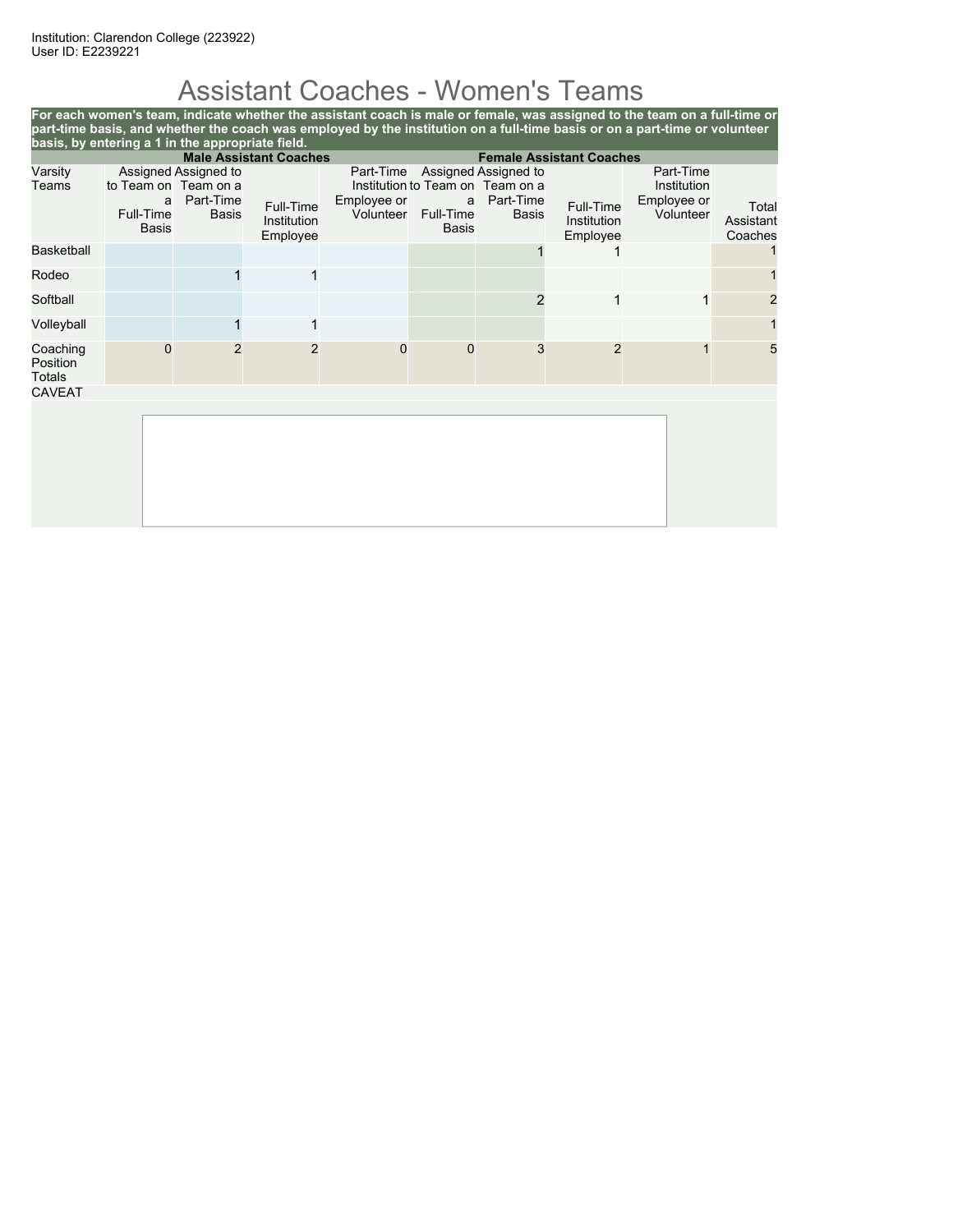## Assistant Coaches' Salaries - Men's and Women's Teams

| Do not include volunteer coaches in calculating the average salary and the Full-Time Equivalent (FTE) Total.<br>For help calculating the FTE total click on the Instructions link on this screen. | <b>Men's Teams</b> | <b>Women's Teams</b> |
|---------------------------------------------------------------------------------------------------------------------------------------------------------------------------------------------------|--------------------|----------------------|
| Average Annual Institutional Salary per Assistant Coaching Position (for<br>coaching duties only)                                                                                                 | 17,752             | 11.605               |
| Number of Assistant Coaching Positions Used to Calculate the Average                                                                                                                              | 3                  | 4                    |
| Number of Volunteer Assistant Coaching Positions (Do not include these<br>coaches in your salary or FTE calculations.)                                                                            |                    | 1                    |
| Average Annual Institutional Salary per Full-time equivalent (FTE)                                                                                                                                | 20,722             | 15,897               |
| Sum of Full-Time Equivalent (FTE) Positions Used to Calculate the Average                                                                                                                         | 2.57               | 2.92                 |
| <b>CAVEAT</b>                                                                                                                                                                                     |                    |                      |
|                                                                                                                                                                                                   |                    |                      |
|                                                                                                                                                                                                   |                    |                      |
|                                                                                                                                                                                                   |                    |                      |
|                                                                                                                                                                                                   |                    |                      |
|                                                                                                                                                                                                   |                    |                      |
|                                                                                                                                                                                                   |                    |                      |
|                                                                                                                                                                                                   |                    |                      |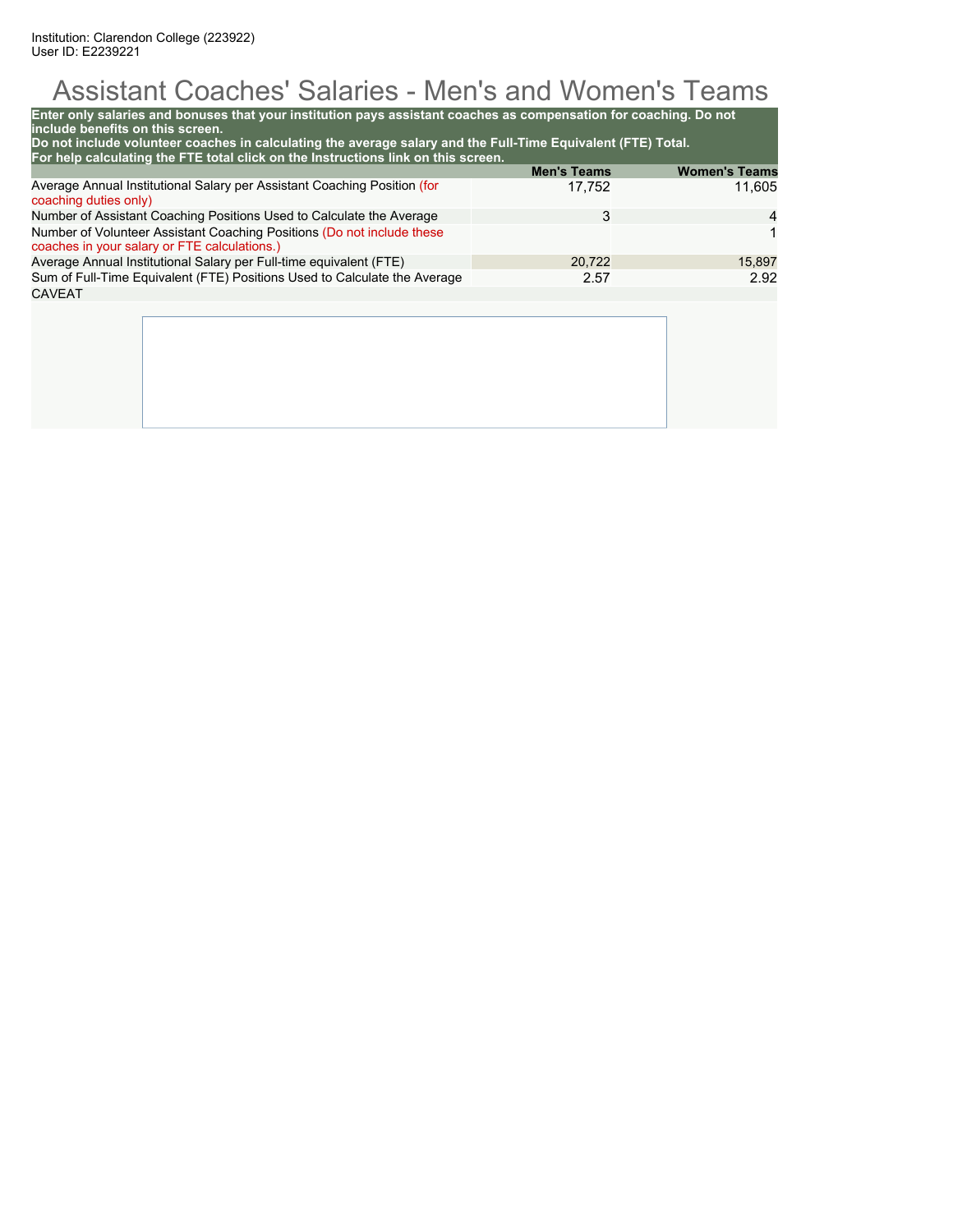#### Athletically Related Student Aid - Men's and Women's **Teams**

| not have any aid to report, enter a 0. | Athletically related student aid is any scholarship, grant, or other form of financial assistance, offered by an institution,<br>the terms of which require the recipient to participate in a program of intercollegiate athletics at the institution. Other<br>student aid, of which a student-athlete simply happens to be the recipient, is not athletically related student aid. If you do |                      |              |
|----------------------------------------|------------------------------------------------------------------------------------------------------------------------------------------------------------------------------------------------------------------------------------------------------------------------------------------------------------------------------------------------------------------------------------------------|----------------------|--------------|
|                                        | <b>Men's Teams</b>                                                                                                                                                                                                                                                                                                                                                                             | <b>Women's Teams</b> | <b>Total</b> |
| Amount of Aid                          | 212.923                                                                                                                                                                                                                                                                                                                                                                                        | 174,895              | 387,818      |
| Ratio (percent)                        | 55                                                                                                                                                                                                                                                                                                                                                                                             | 45                   | 100%         |
| <b>CAVEAT</b>                          |                                                                                                                                                                                                                                                                                                                                                                                                |                      |              |
|                                        |                                                                                                                                                                                                                                                                                                                                                                                                |                      |              |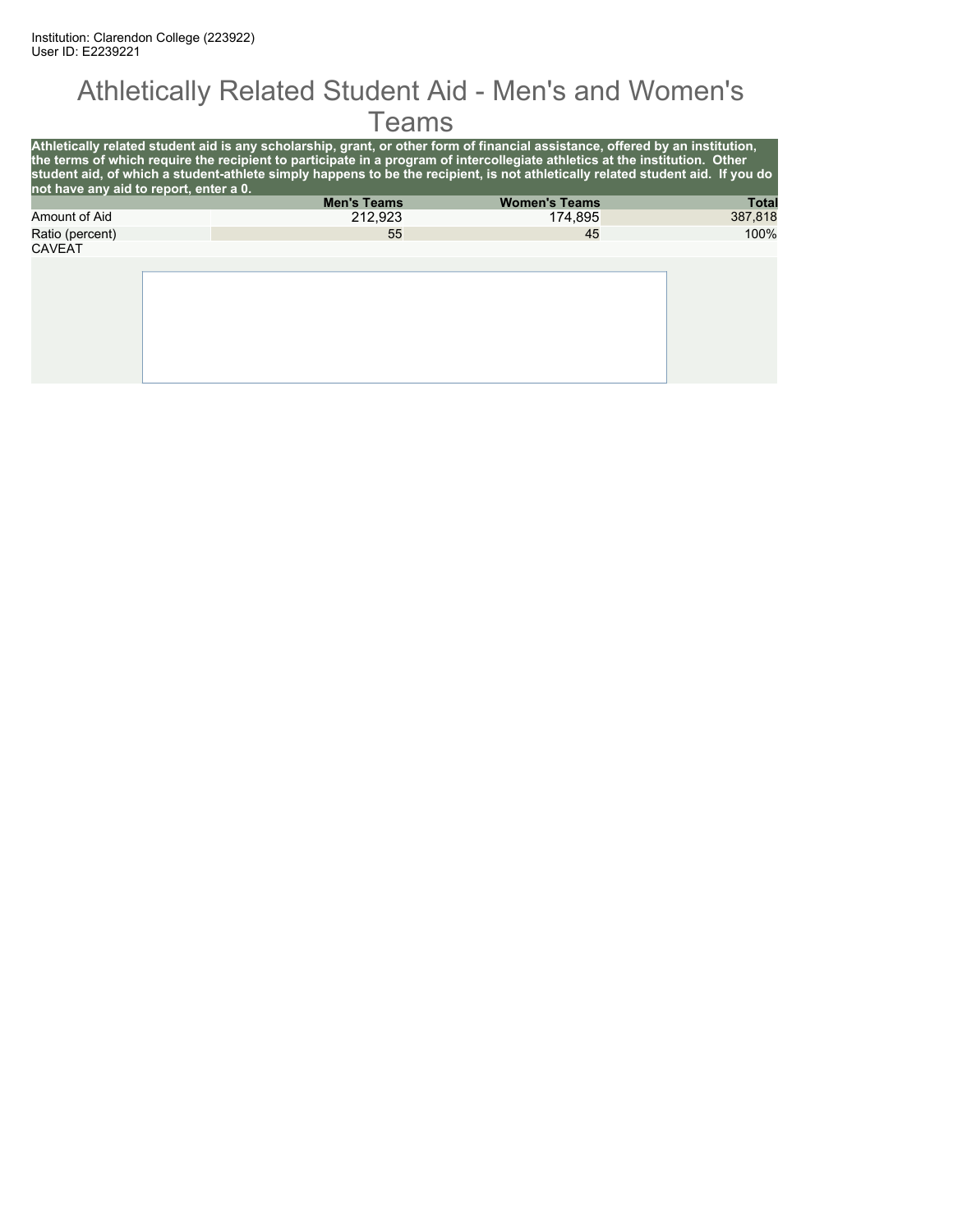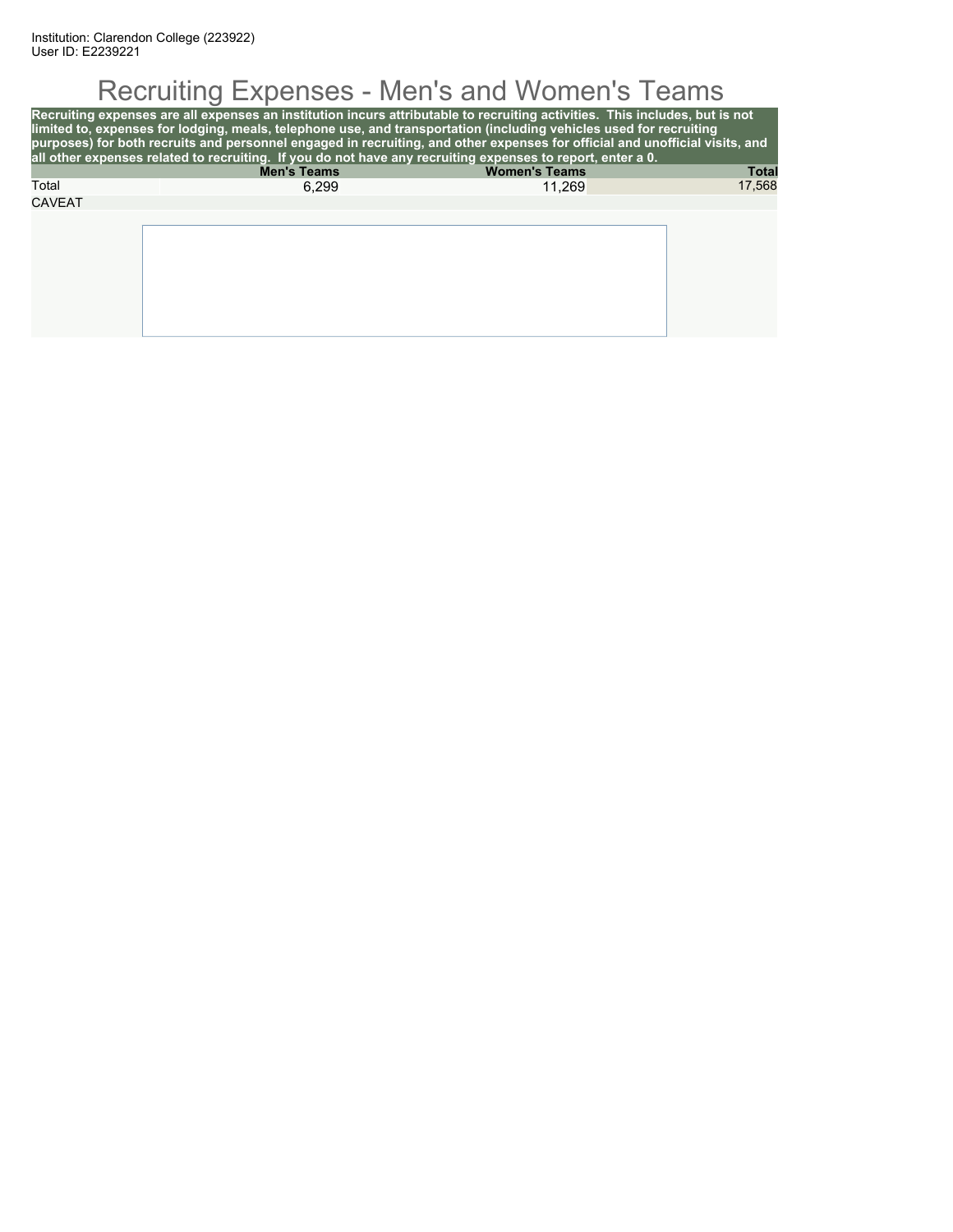## Operating (Game-Day) Expenses - Men's and Women's Teams by Team

**Operating expenses are all expenses an institution incurs attributable to home, away, and neutral-site intercollegiate athletic contests (commonly known as "game-day expenses"), for (A) Lodging, meals, transportation, uniforms, and equipment for coaches, team members, support staff (including, but not limited to team managers and trainers), and others; and (B) Officials.**

**For a sport with a men's team and a women's team that have a combined budget, click here for special instructions. Report actual numbers, not budgeted or estimated numbers. Please do not round beyond the next dollar.**

|                                                                      |                     | <b>Men's Teams</b>                        |              |                                       | <b>Women's Teams</b>                      |              |                           |
|----------------------------------------------------------------------|---------------------|-------------------------------------------|--------------|---------------------------------------|-------------------------------------------|--------------|---------------------------|
| <b>Varsity Teams</b>                                                 | <b>Participants</b> |                                           |              | <b>Operating By Team Participants</b> | <b>Operating</b>                          |              | <b>By Total Operating</b> |
|                                                                      |                     | <b>Expenses per</b><br><b>Participant</b> |              |                                       | <b>Expenses per</b><br><b>Participant</b> | Team         | <b>Expenses</b>           |
| Basketball                                                           | 23                  |                                           | 1,362 31,327 | 24                                    |                                           | 1,284 30.824 | 62,151                    |
| Baseball                                                             | 43                  | 1,116                                     | 47.973       |                                       |                                           |              | 47,973                    |
| Rodeo                                                                | 29                  |                                           | 1,832 53,120 | 8                                     |                                           | 1,832 14.654 | 67,774                    |
| Softball                                                             |                     |                                           |              | 28                                    |                                           | 1,029 28,811 | 28,811                    |
| Volleyball                                                           |                     |                                           |              | 17                                    |                                           | 1,127 19,156 | 19,156                    |
| <b>Total Operating</b><br>Expenses Men's and<br><b>Women's Teams</b> | 95                  |                                           | 132,420      | 77                                    |                                           | 93.445       | 225,865                   |
| <b>CAVEAT</b>                                                        |                     |                                           |              |                                       |                                           |              |                           |

**Note: This screen is for game-day expenses only.**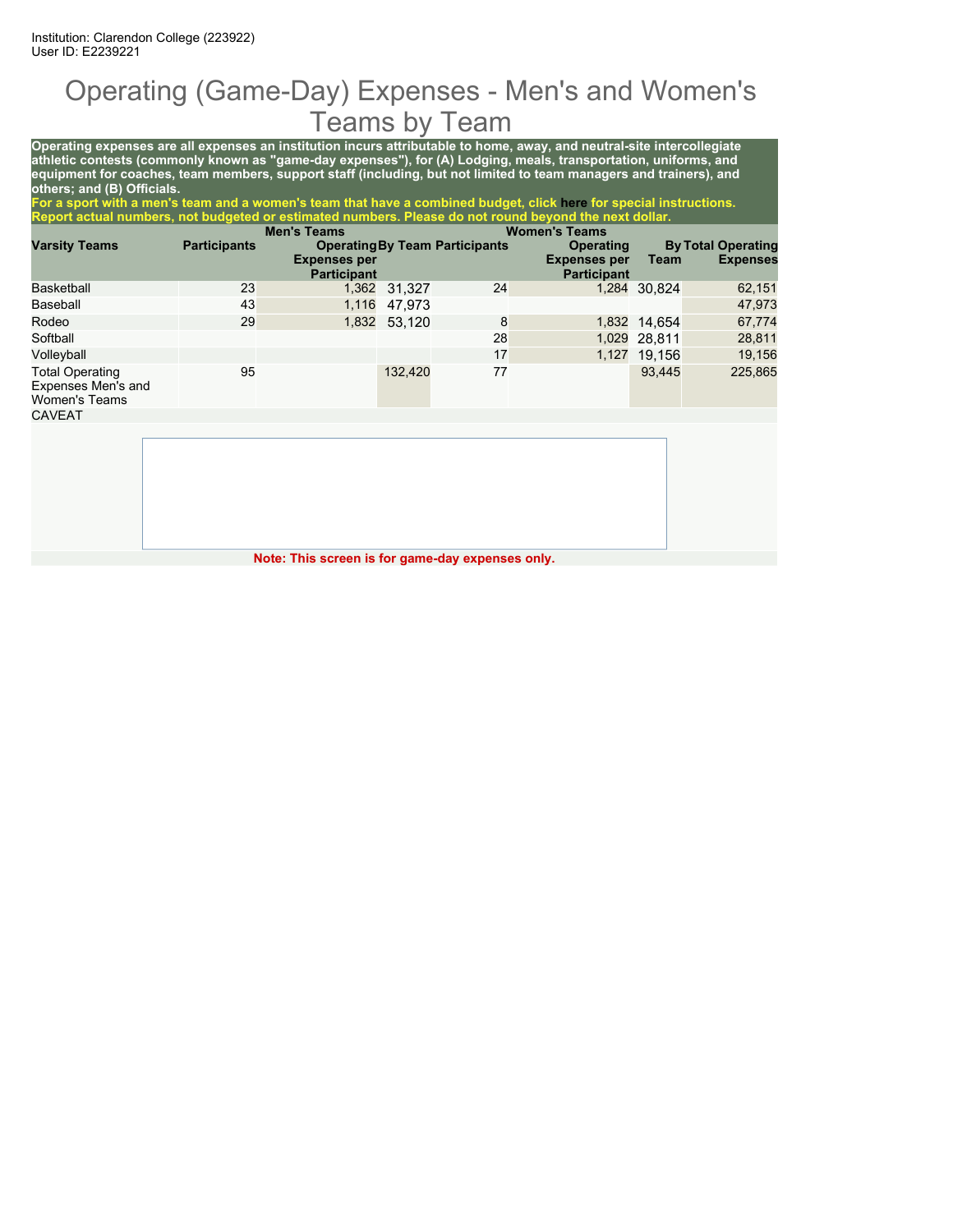## Total Expenses - Men's and Women's Teams

**Enter all expenses attributable to intercollegiate athletic activities. This includes appearance guarantees and options, athletically related student aid, contract services, equipment, fundraising activities, operating expenses, promotional activities, recruiting expenses, salaries and benefits, supplies, travel, and any other expenses attributable to intercollegiate athletic activities.**

| Report actual numbers, not budgeted or estimated numbers. Please do not round beyond the next dollar. |                    |                      |              |
|-------------------------------------------------------------------------------------------------------|--------------------|----------------------|--------------|
| <b>Varsity Teams</b>                                                                                  | <b>Men's Teams</b> | <b>Women's Teams</b> | <b>Total</b> |
| Basketball                                                                                            | 117,377            | 117.960              | 235,337      |
| Baseball                                                                                              | 189.031            |                      | 189,031      |
| Rodeo                                                                                                 | 145.557            | 40.154               | 185,711      |
| Softball                                                                                              |                    | 130.095              | 130,095      |
| Volleyball                                                                                            |                    | 89.869               | 89,869       |
| Total Expenses of all Sports, Except Football and Basketball,<br>Combined                             | 334.588            | 260,118              | 594,706      |
| Total Expenses Men's and Women's Teams                                                                | 451.965            | 378,078              | 830,043      |
| Not Allocated by Gender/Sport (Expenses not attributable to a<br>particular sport or sports)          |                    |                      | 123.397      |
| <b>Grand Total Expenses</b>                                                                           |                    |                      | 953,440      |
| <b>CAVEAT</b>                                                                                         |                    |                      |              |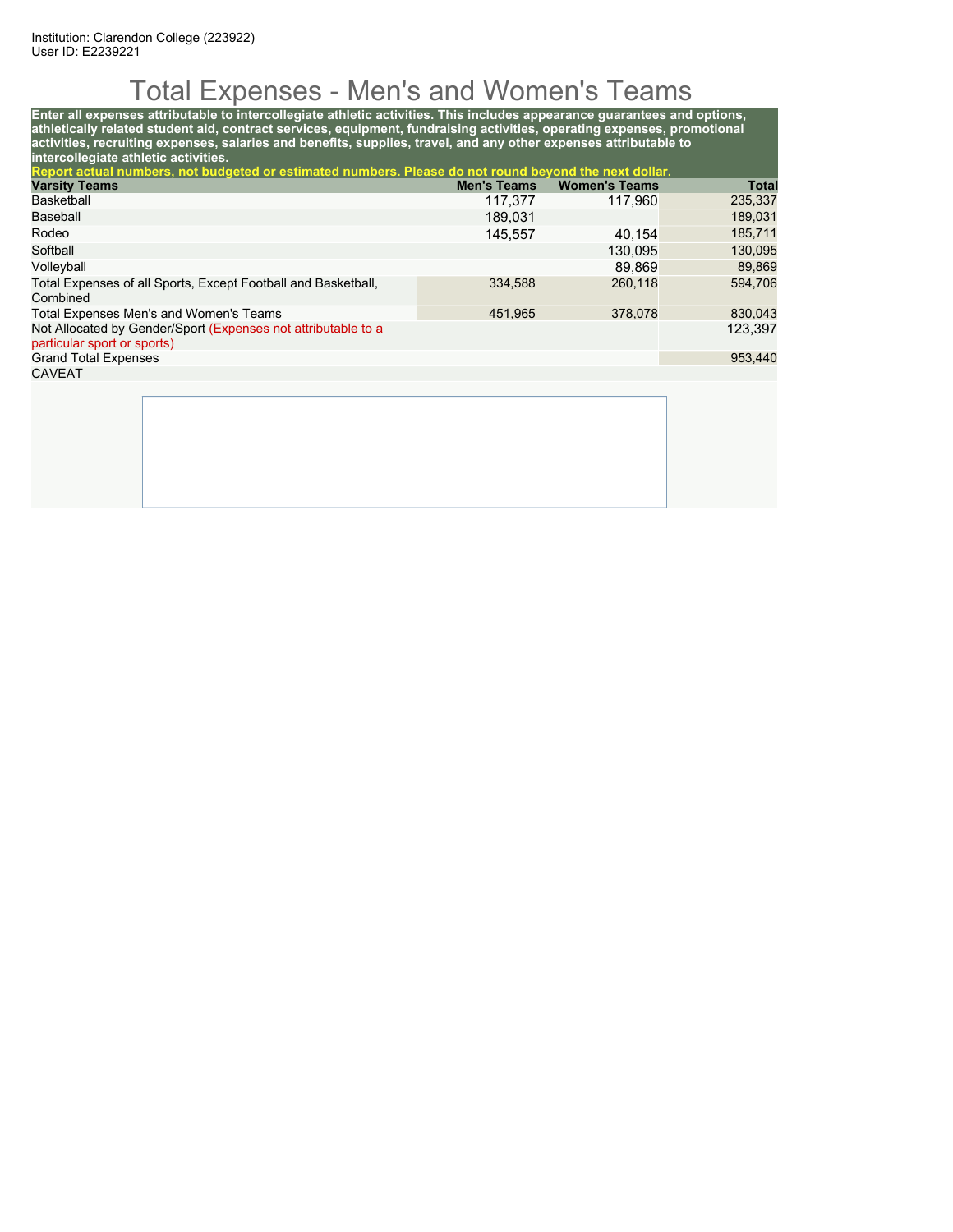## Total Revenues - Men's and Women's Teams

#### **Your total revenues must cover your total expenses.**

**Enter all revenues attributable to intercollegiate athletic activities. This includes revenues from appearance guarantees and options, an athletic conference, tournament or bowl games, concessions, contributions from alumni and others, institutional support, program advertising and sales, radio and television, royalties, signage and other sponsorships, sport camps, state or other government support, student activity fees, ticket and luxury box sales, and any other revenues attributable to intercollegiate athletic activities.**

| Report actual numbers, not budgeted or estimated numbers. Please do not round beyond the next dollar. |                    |                      |         |
|-------------------------------------------------------------------------------------------------------|--------------------|----------------------|---------|
| <b>Varsity Teams</b>                                                                                  | <b>Men's Teams</b> | <b>Women's Teams</b> | Total   |
| Basketball                                                                                            | 117,377            | 117.960              | 235,337 |
| Baseball                                                                                              | 189.031            |                      | 189,031 |
| Rodeo                                                                                                 | 145.557            | 40.154               | 185,711 |
| Softball                                                                                              |                    | 130,095              | 130,095 |
| Volleyball                                                                                            |                    | 89.869               | 89,869  |
| Total Revenues of all Sports, Except Football and Basketball,<br>Combined                             | 334,588            | 260.118              | 594.706 |
| Total Revenues Men's and Women's Teams                                                                | 451,965            | 378,078              | 830,043 |
| Not Allocated by Gender/Sport (Revenues not attributable to a<br>particular sport or sports)          |                    |                      | 123,397 |
| Grand Total for all Teams (includes by team and not allocated by<br>gender/sport)                     |                    |                      | 953,440 |
| <b>CAVEAT</b>                                                                                         |                    |                      |         |
|                                                                                                       |                    |                      |         |
|                                                                                                       |                    |                      |         |
|                                                                                                       |                    |                      |         |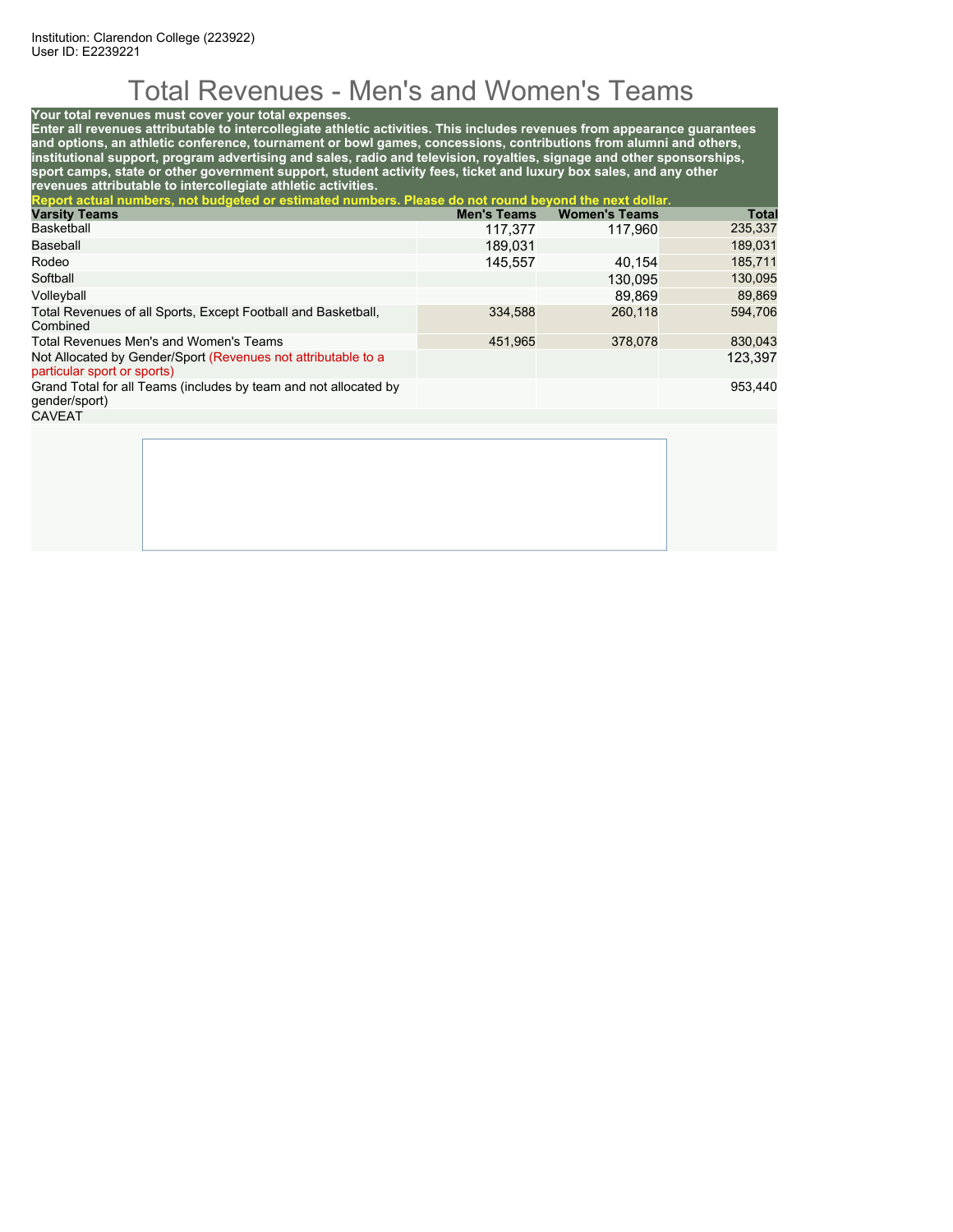### Summary - Men's and Women's Teams

**Your Grand Total Revenues must be equal to or greater than your Grand Total Expenses or you will not be able to lock**

|                | your survey.                                                                |                    |                      |              |
|----------------|-----------------------------------------------------------------------------|--------------------|----------------------|--------------|
|                |                                                                             | <b>Men's Teams</b> | <b>Women's Teams</b> | <b>Total</b> |
|                | <b>Total of Head Coaches' Salaries</b>                                      | 13,920             | 16,080               | 30,000       |
|                | 2 Total of Assistant Coaches' Salaries                                      | 53,256             | 46,420               | 99,676       |
| 3 <sup>7</sup> | Total Salaries (Lines 1+2)                                                  | 67.176             | 62.500               | 129,676      |
| 4              | <b>Athletically Related Student Aid</b>                                     | 212,923            | 174.895              | 387,818      |
|                | 5 Recruiting Expenses                                                       | 6,299              | 11.269               | 17,568       |
| 6              | Operating (Game-Day) Expenses                                               | 132,420            | 93,445               | 225,865      |
|                | 7 Summary of Subset Expenses (Lines 3+4+5+6)                                | 418,818            | 342.109              | 760,927      |
| 8              | Total Expenses for Teams                                                    | 451,965            | 378,078              | 830,043      |
|                | 9 Total Expenses for Teams Minus Subset Expenses (Line 8 – Line 7)          | 33,147             | 35.969               | 69,116       |
|                | 10 Not Allocated Expenses                                                   |                    |                      | 123,397      |
|                | 11 Grand Total Expenses (Lines 8+10)                                        |                    |                      | 953,440      |
|                | 12 Total Revenues for Teams                                                 | 451,965            | 378,078              | 830,043      |
|                | 13 Not Allocated Revenues                                                   |                    |                      | 123.397      |
|                | 14 Grand Total Revenues (Lines 12+13)                                       |                    |                      | 953.440      |
|                | 15 Total Revenues for Teams minus Total Expenses for Teams (Line 12-Line 8) | 0                  | 0                    | $\Omega$     |
|                | 16 Grand Total Revenues Minus Grand Total Expenses (Line 14- Line 11)       |                    |                      | $\mathbf 0$  |

To return to a data entry screen, click on the link in the Navigation Menu.

To proceed to the Supplemental Information screen, click on the link in the Navigation Menu or click on the "Next" button on this screen.